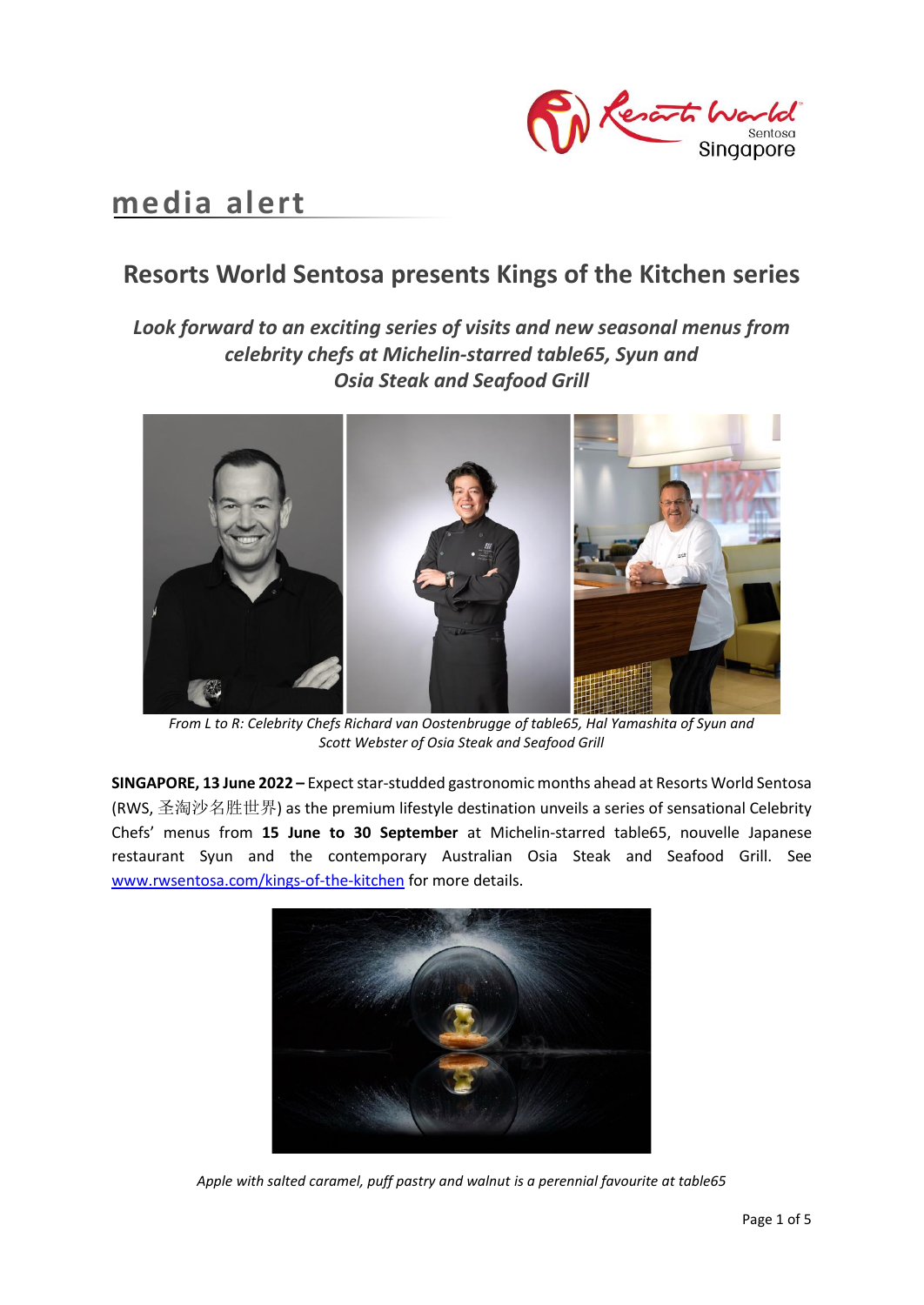## **Kickstart the RWS Kings of the Kitchen series with Modern European flavours at table65**

Celebrated Dutch chef Richard van Oostenbrugge, who headlines the **Michelin-starred table65** at Resorts World Sentosa will arrive at the restaurant from **15 to 17 June 2022** to introduce its new Summer menu. Chef van Oostenbrugge was named by Gault & Millau as the Netherlands' Chef of the Year in 2014 and is the chef-owner of Two Michelin-starred Restaurant 212 in Amsterdam.

Guests can look forward to meeting and interacting with Chef van Oostenbrugge as he prepares and finishes the new creations in table65's open kitchen.

table65's refreshed gastronomic repertoire will highlight European summer ingredients in creative dishes that offer bright and bold flavours.

The *Ceviche of Sea Bass with Tiger Milk and Kaffir Lime* perks up the palate with zesty and refreshing flavours, while the *Turbot 'Bordelaise' Bone Marrow, Onion and Swiss Chard* showcases the delicious texture of the summer fish cooked in a luscious wine sauce enriched with bone marrow.

These new creations will star alongside table65's popular signatures like the *Duck from Toh Thye San farm, braised daikon and foie,* and the stunning *Apple with salted caramel, puff pastry and walnut.* 

The new 5-Course Menu is priced at S\$198++.

#### **Booking details:**

table65 is located on Level 1 of Hotel Michael in Resorts World Sentosa.

For enquiries and reservations, please call (65) 6577 7939/ 6688, email [table65@rwsentosa.com](mailto:table65@rwsentosa.com) or visi[t www.rwsentosa.com/table65.](http://www.rwsentosa.com/table65)

table65 is open for dinner from Wednesdays to Sundays from 6pm to 11pm. It is also now open for lunch on Saturdays and Sundays from 12pm to 2pm. It is closed on Mondays and Tuesdays.



*Syun's Sea urchin rolled with Kagoshima A4 Wagyu Beef will be topped with shavings of fresh truffle*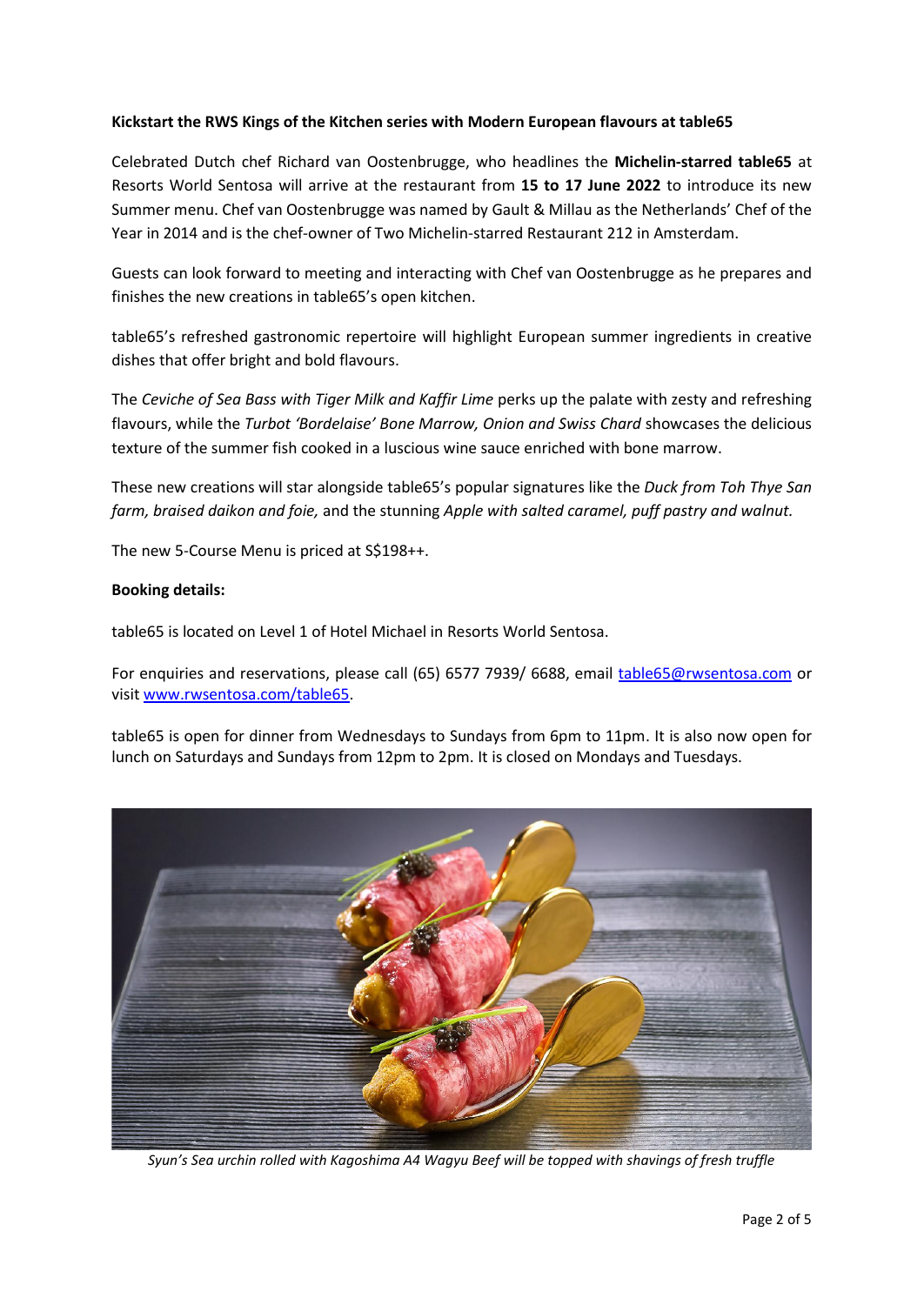#### **Seasonal Australian Black Winter Truffle Chef Omakase at Syun**

Over at **Syun**, the premium Japanese restaurant will be welcoming Celebrity Chef Hal Yamashita from **7 to 10 July 2022** and his Chef Omakase menu featuring the Australian Black Winter Truffle as its star ingredient will be available from **7 July to 31 August**. All courses come with the prized truffle and guests will be treated to the finest Japanese ingredients. The premium 9-course omakase will begin with luscious *Sea urchin rolled with Kagoshima A4 Wagyu Beef and topped with truffle*, followed by a refreshing *Syun Style Caprese* featuring Japanese Fruits Tomato from the Kochi prefecture and meltin-the-mouth burrata cheese.

Other dishes on the omakase menu include the flavourful *Truffle and Foie Gras Chawanmushi*, a *Carbonara-style Inaniwa Udon with Jamon Iberico* and the traditional *Mitarashi Mochi* that is first grilled on a skewer before being glazed with truffle, to end the meal on a sweet note.

The Australian Black Winter Truffle Chef Omakase is priced at S\$328++ with an optional sake pairing at S\$88++.

## **Booking details:**

Syun is located at Festive Walk in Resorts World Sentosa.

For enquiries and reservations, please call (65) 6577 6867 / 6688, email [syun@rwsentosa.](http://syun@rwsentosa)com or visit [www.rwsentosa.com/syun.](http://www.rwsentosa.com/syun)

Syun is open from Wednesdays to Sundays for lunch at 12.00pm ( $1<sup>st</sup>$  seating) and 1.30pm ( $2<sup>nd</sup>$  seating), and dinner at 6.00pm ( $1<sup>st</sup>$  seating) and 8.30pm ( $2<sup>nd</sup>$  seating). It is closed on Mondays and Tuesdays.

#### **Enjoy the best of Australia with exclusive tasting menu paired with famed Henschke Wines**

Celebrate the Kings of the Kitchen finale as acclaimed Chef Scott Webster makes his appearance at his contemporary Australian restaurant, **Osia Steak and Seafood Grill** at RWS from **1 to 7 August 2022**. Known for serving up succulent Australian prime beef and the freshest seafood grilled and roasted to perfection, Chef Scott will present his iconic four course tasting menu **(available from 1 August to 30 September 2022)** with optional wine pairing from the renowned Australian **Henschke** winery known for its biodynamic wines.

Guests can look forward to indulging in dishes such as the flavourful *Akami Tuna* with creamy guacamole, grilled pimentos pepper, drizzled with lemon myrtle dressing, and paired with the crisp and invigorating Peggy's Hill Riesling 2021, Eden Valley. Other dishes like the divine *Australian "2gr" full blood Wagyu striploin* served with mushroom potato gnocchi, parmesan foam and smoked tomato jus, is matched with the complex and aromatic Keyneton Estate Euphonium 2016, Eden Valley, to highlight the richness of the beef. The tasting menu then completes with a fun and decadent *Hot Chocolate Soup with black pepper ice-cream and crunchy sesame wafer*.

The four-course iconic tasting menu is priced at S\$148++ with optional Henschke wine pairing at S\$75++ for three glasses.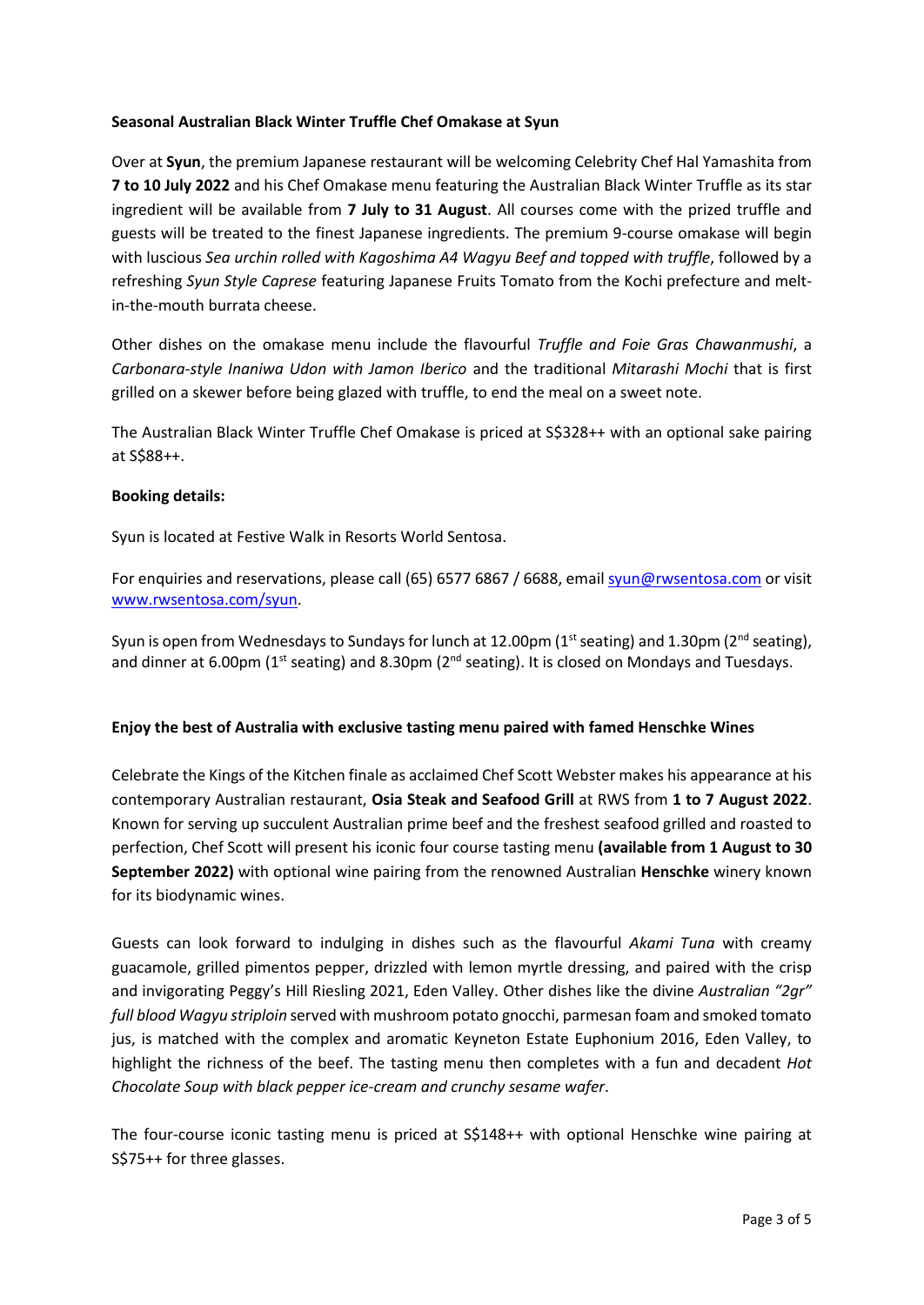## **Booking details:**

Osia Steak and Seafood Grill is located at Festive Walk in Resorts World Sentosa.

For enquiries and reservations, please call (65) 6577 6560 / 6688, emai[l osia@rwsentosa.com](mailto:osia@rwsentosa.com) or visit [www.rwsentosa.com/osia.](http://www.rwsentosa.com/osia)

Osia Steak and Seafood Grill is open daily for lunch at 11.30am ( $1<sup>st</sup>$  seating) and 1.30pm ( $2<sup>nd</sup>$  seating), and dinner at 6.00pm ( $1^{st}$  seating) and 8.30pm ( $2^{nd}$  seating).

- Ends -